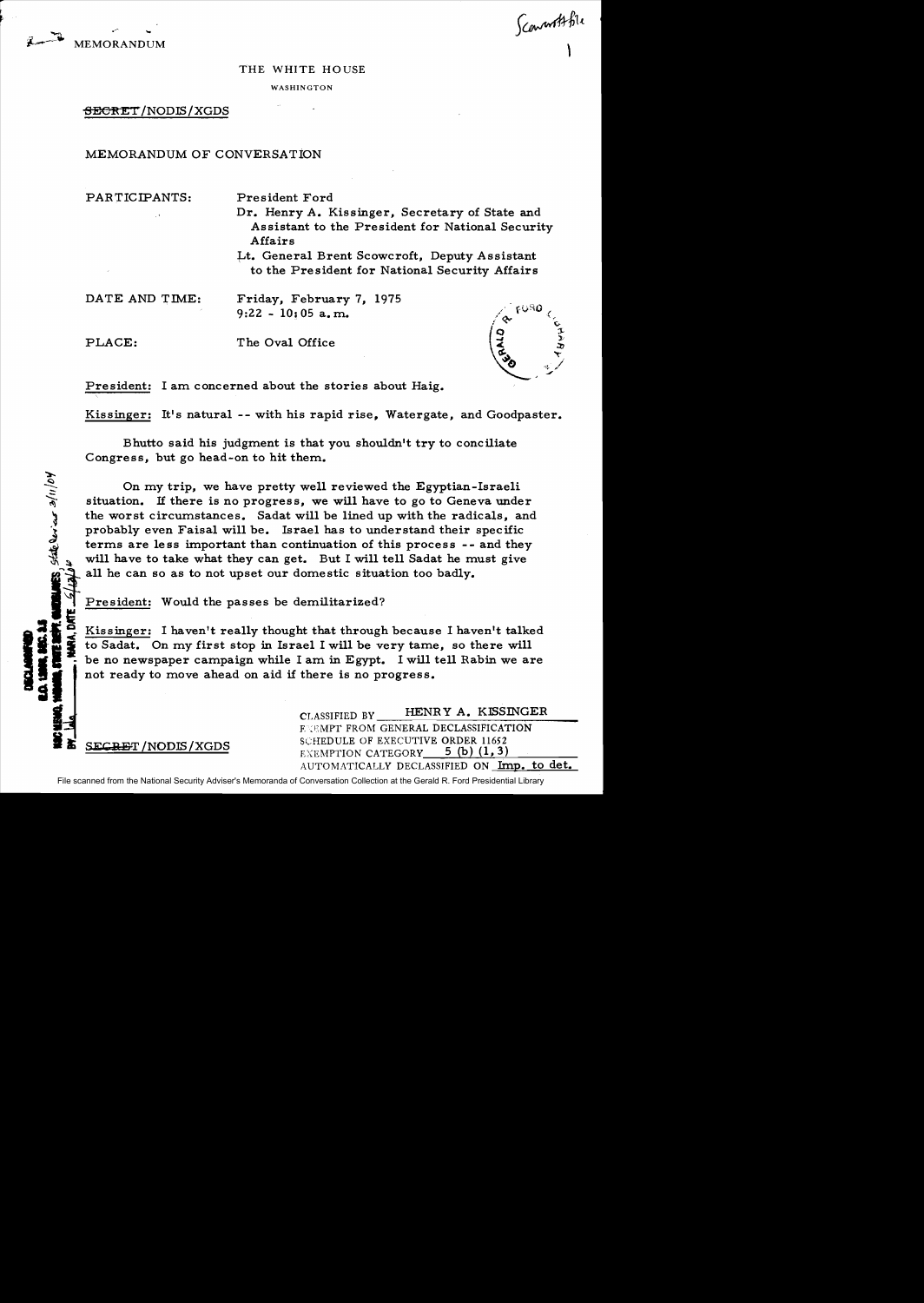## <del>SEGRET</del>/NODIS/XGDS

## President: Tell him cold.

Kissinger: He must know it is one thing to sneak things through Congress when we connive at it; it's another to do it with Administration opposition. You can't be willing to pay \$3 billion for a stalemate.

President: What are you thinking about the oil fields?

Kissinger: They can be demilitarized, with Egypt running the oil fields. We may have to make some compensatory arrangement -- and may have to pay for a new Israeli defense line.

President: That is O.K., but we won't pay for a stalemate.

Kissinger: Nahum Goldmann is now attacking me. He wants a drastic settlement and a return to Geneva. What you have is a coalition of those who want rapid movement and those who want none.

President: How could we get a partial settlement at Geneva?

Kissinger: Impossible, except as stages toward a settlement which is  $\overline{\ }$ already defined.

President: It will be interesting to see your meeting with Gromyko.

Kissinger: Egypt wants to buy non-lethal equipment. It requires a Presidential Determination. I would recommend, for now, telling Sadat that we would sell a Presidential Determination for training only.

President: Could we do it as part of a settlement?

Kissinger: Regarding Bitsios -- we can't really get together on this trip.

I will give you a paper on Law of the Sea, and on Panama.

President: How is Panama?

Kissinger: We have asked for 50 years. We can't get it if you want a treaty. We have asked for a perpetual option for a second canal. We will have to compromise that.

President: Let me look at the paper.

Kissinger: I'll send it to Camp David.

SEGRET/NODIS/XGDS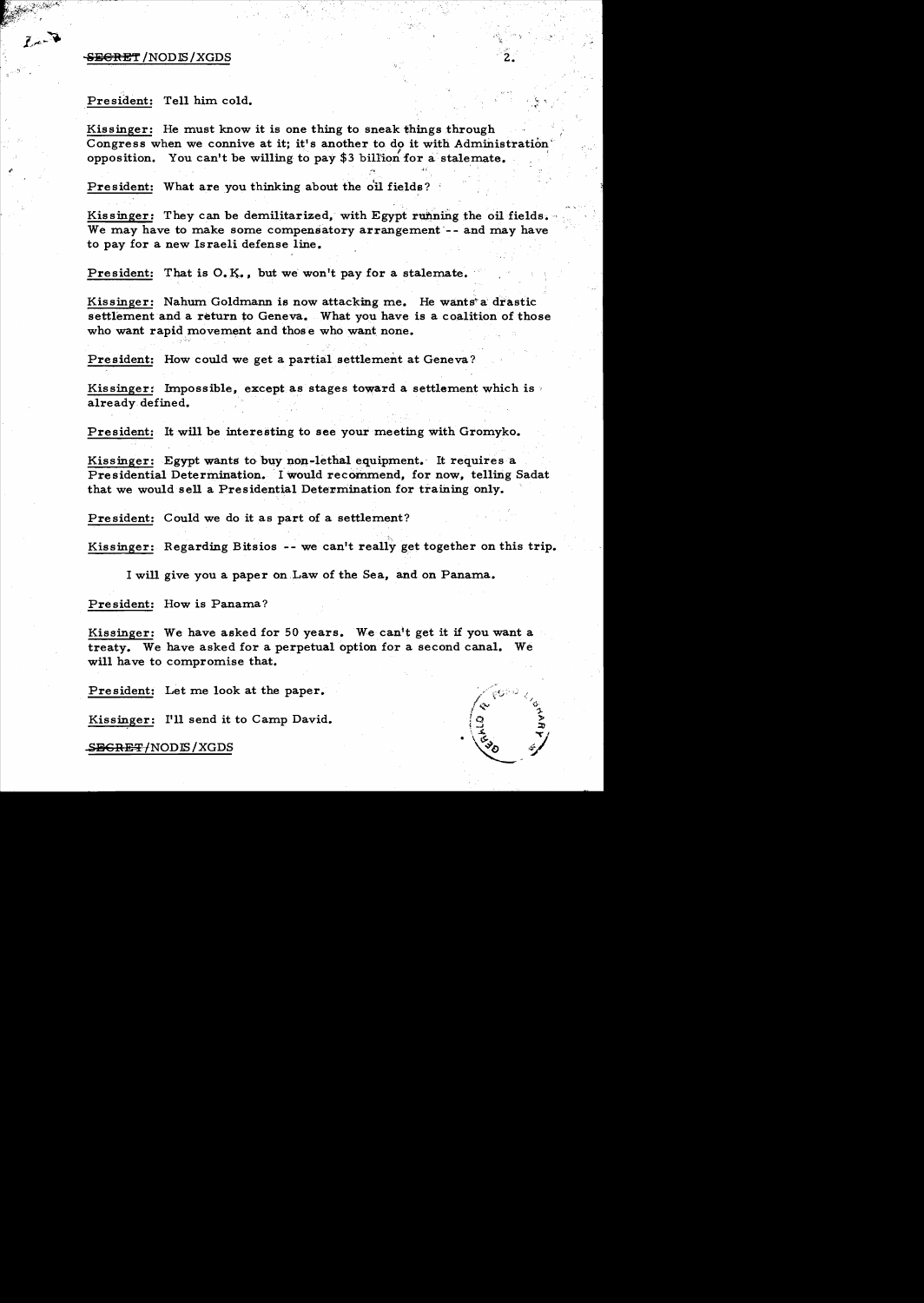failey 10:05 AM  $Y/R$   $7$   $F$   $46$   $75$ P, I cominct about c'interis about Haig. K It is cratural - his rapid cise, Waterpath; Gardyaeth. Bhatto said his padyment is that you shouldn't ty to concertate Corry, but go head on to but them. On my trys, we have putty will remember E-I sit. If no prop, we will havet go to Cener unter Forgal. I has to understand their specific terms are less inspitant then continuation of this process -+ Try will have to take what they can get farther But Juill till Salat hermest gette all he can to as to wet expect this and domestic setuntion too laily " P Comple poures la demelitarie et K Humt really that that then cause haven't torthe is Solit. On my 1st stop in I doubt to way Turn so us unispaper company while I un E I will total Rubin un mot ready to mon about on and if  $\Delta x \sim \mu_{\text{up}}$ . PTell him cold. Il He must brown store thing to smart thing the du it ces admin opposition. Jon court le constant the pay 3 had for a stalunite. P De Whot are you thinking about welful do CDimitan est Esumin contpilds. Als may have To make some componenty encoupement - e may tome l'Unité issk, but we wont pay pa statements K Nahun Golbman is now attaching me, He wants admetre esttement + return 5 aucune What you have to a constrain of those who want reapest **EO. 19958, SEC. 15**<br>NSC MEMO, **11/3058, STATE DEPT. GUIDELINES**, State beat les contras 3/11/0<sup>H</sup><br>BY lum